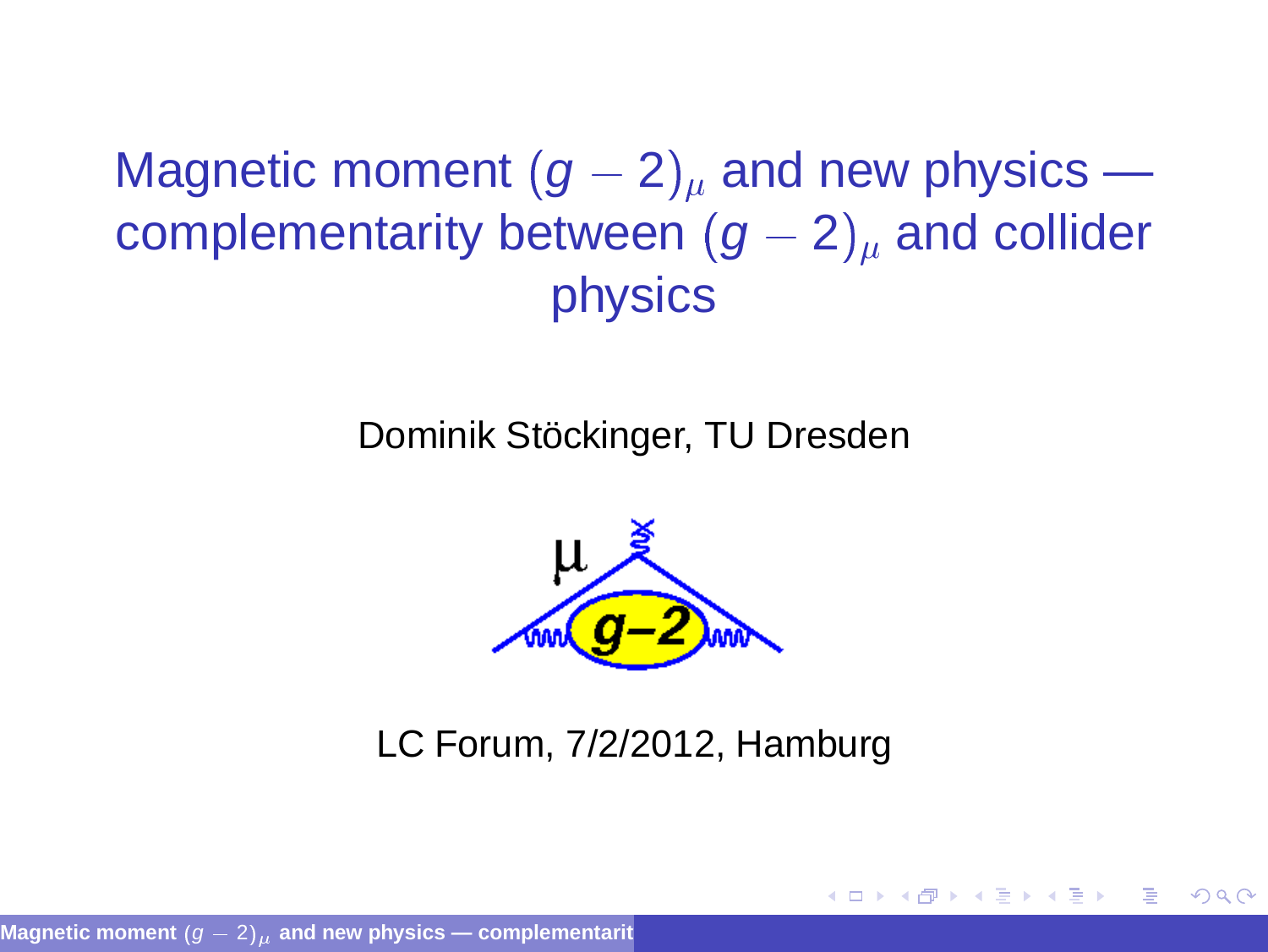

 $\Omega$ 





**2** [New Physics contributions are very model-dependent](#page-4-0)

**3** [Constraints on new physics and complementarity](#page-9-0) **• [SUSY](#page-9-0)** 

● [Alternatives to SUSY](#page-11-0)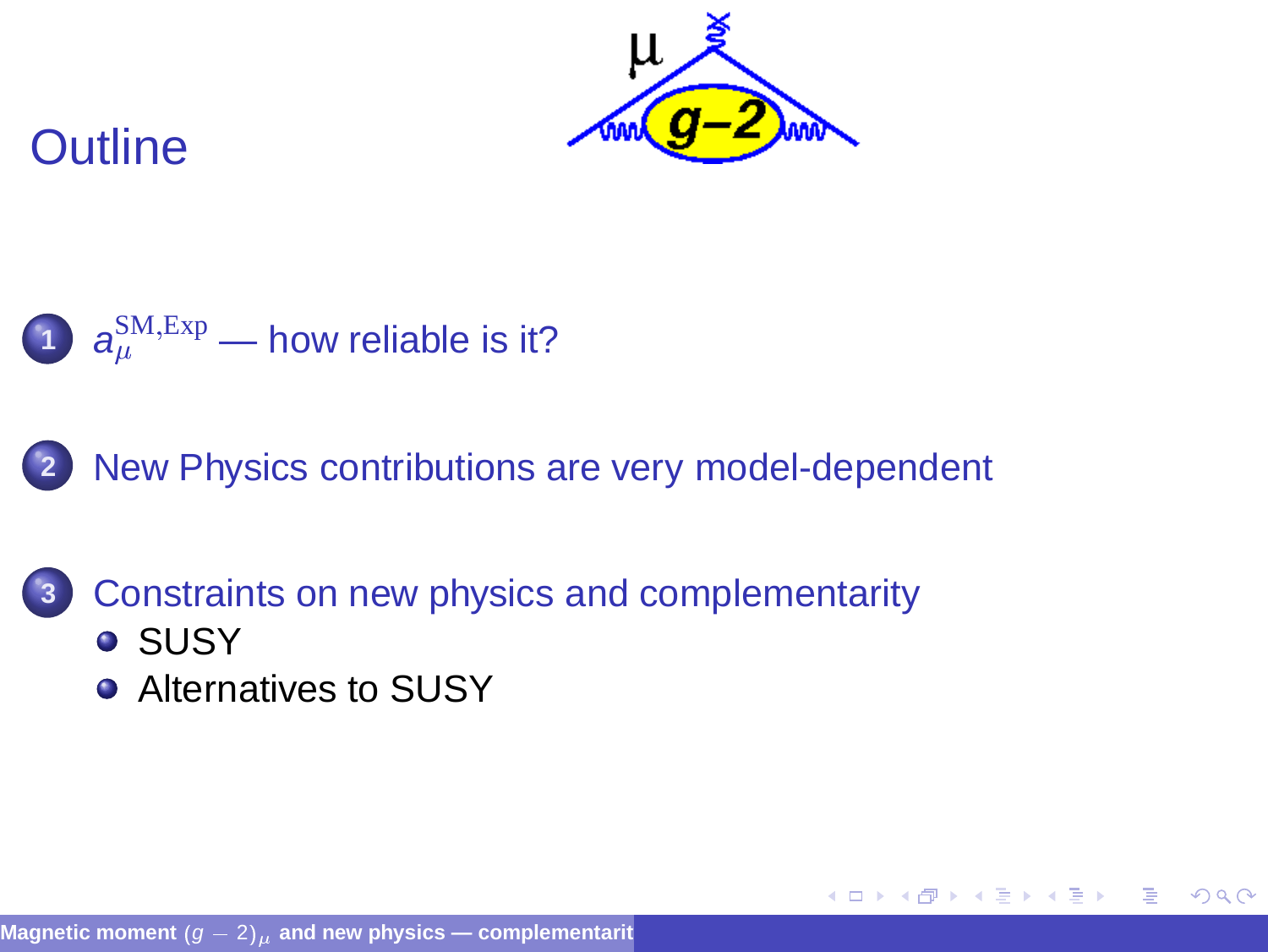

#### errors:

 $exp(5.4)_{stat}(3.3)_{syst}$  $SM (4.2)_{\rm vp, data} (2.6)_{\rm lb1, models}$ 

both will improve in future

### Full SM:  $\boldsymbol{a}_{\mu}\times$  10 $^{10}$  – 11659000

| dR08:        | $\ldots$ 178.5(5.1) | $(3.6\sigma)$ |
|--------------|---------------------|---------------|
| <b>JN09:</b> | $\ldots$ 179.0(6.5) | $(3.2\sigma)$ |
| HLMNT09:     | $\ldots$ 177.3(4.8) | $(4.0\sigma)$ |
| Detal09:     | $\ldots$ 183.4(4.9) | $(3.2\sigma)$ |
| <b>JS11:</b> | $\ldots$ 179.7(6.0) | $(3.3\sigma)$ |
| HLMNT11:     | $\ldots$ 182.8(4.9) | $(3.3\sigma)$ |
| BDDJ11:      | $\ldots$ 175.4(5.3) | $(4.1\sigma)$ |

Exp:

BNL06: ...208.9(6.3)

<span id="page-2-0"></span>∍

 $QQ$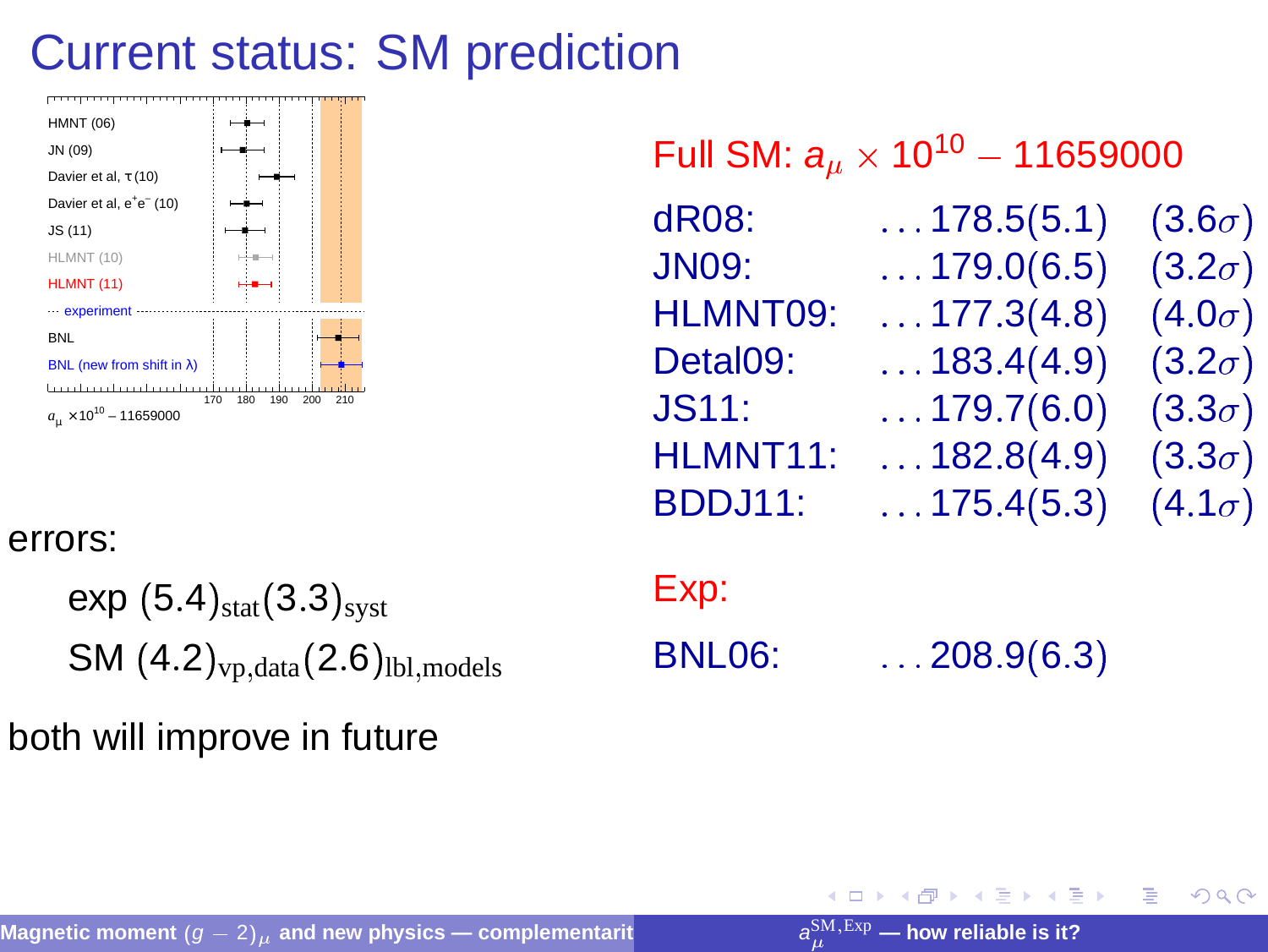# Future experiments at Fermilab and JParc (N. Saito)

|                                 |               | BNL-E821   Fermilab | <b>J-PARC</b> |
|---------------------------------|---------------|---------------------|---------------|
| Muon momentum                   | 3.09 GeV/c    |                     | $0.3$ GeV/c   |
| gamma                           | 29.3          |                     | 3             |
| Storage field                   | $B = 1.45T$   |                     | 3.0T          |
| Focusing field                  | Electric quad |                     | None          |
| # of detected $\mu$ +<br>decays | 5.0E9         | 1.8E11              | 1.5E12        |
| # of detected $\mu$ -<br>decays | 3.6E9         |                     |               |
| Precision (stat)                | $0.46$ ppm    | $0.1$ ppm           | $0.1$ ppm     |

→ 重

∍

 $299$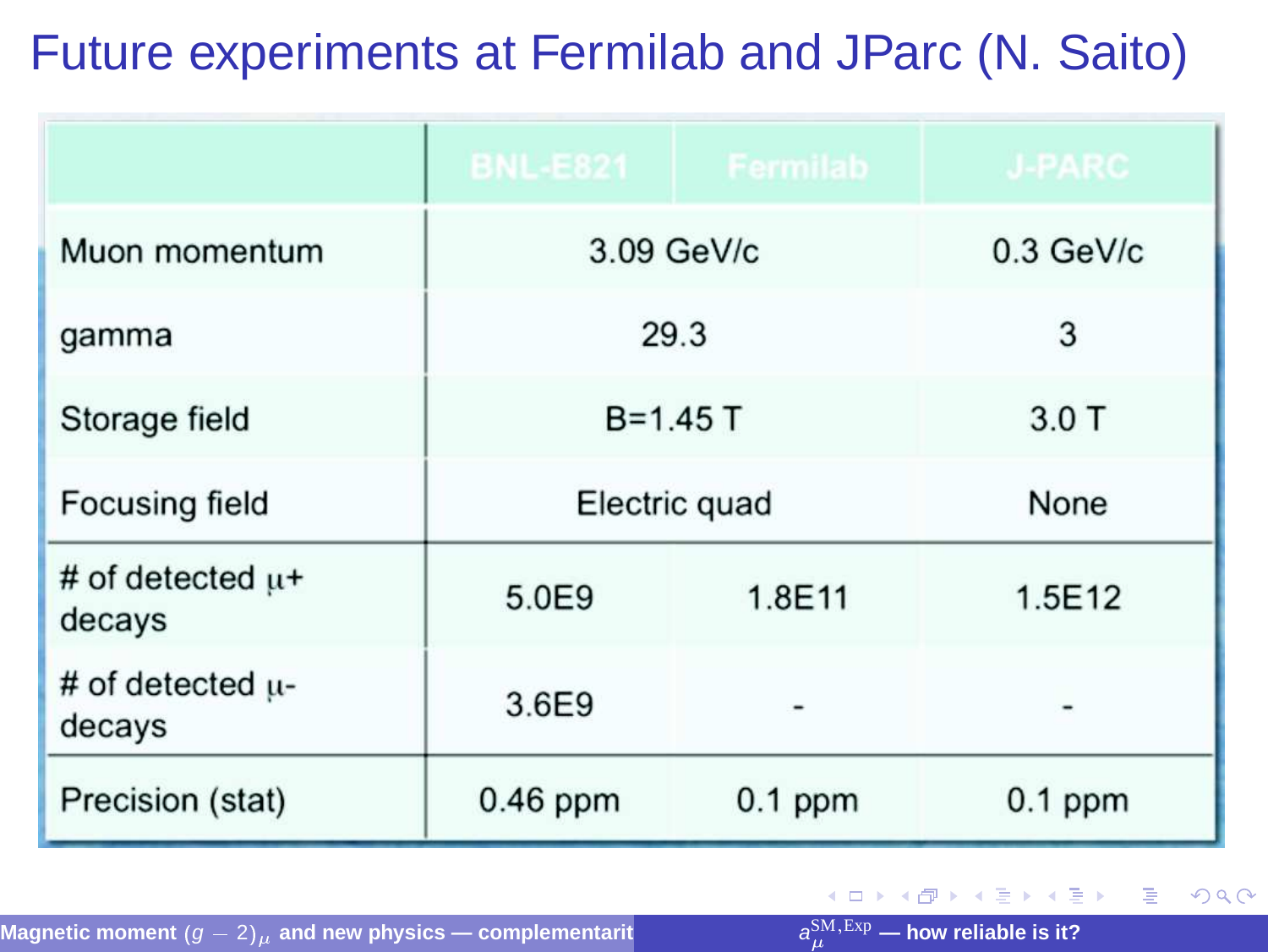### New Physics: Why is  $a<sub>u</sub>$  special?



<span id="page-4-0"></span> $\left\{ \bigcap_{i=1}^{n} x_i \in \mathbb{R} \right\}$ 

 $\Omega$ 

#### **CP- and Flavour-conserving, chirality-flipping, loop-induced**



#### In the following:

- **•** new physics contributions model-dependent
- constraints complementary to LHC, flavour physics, LC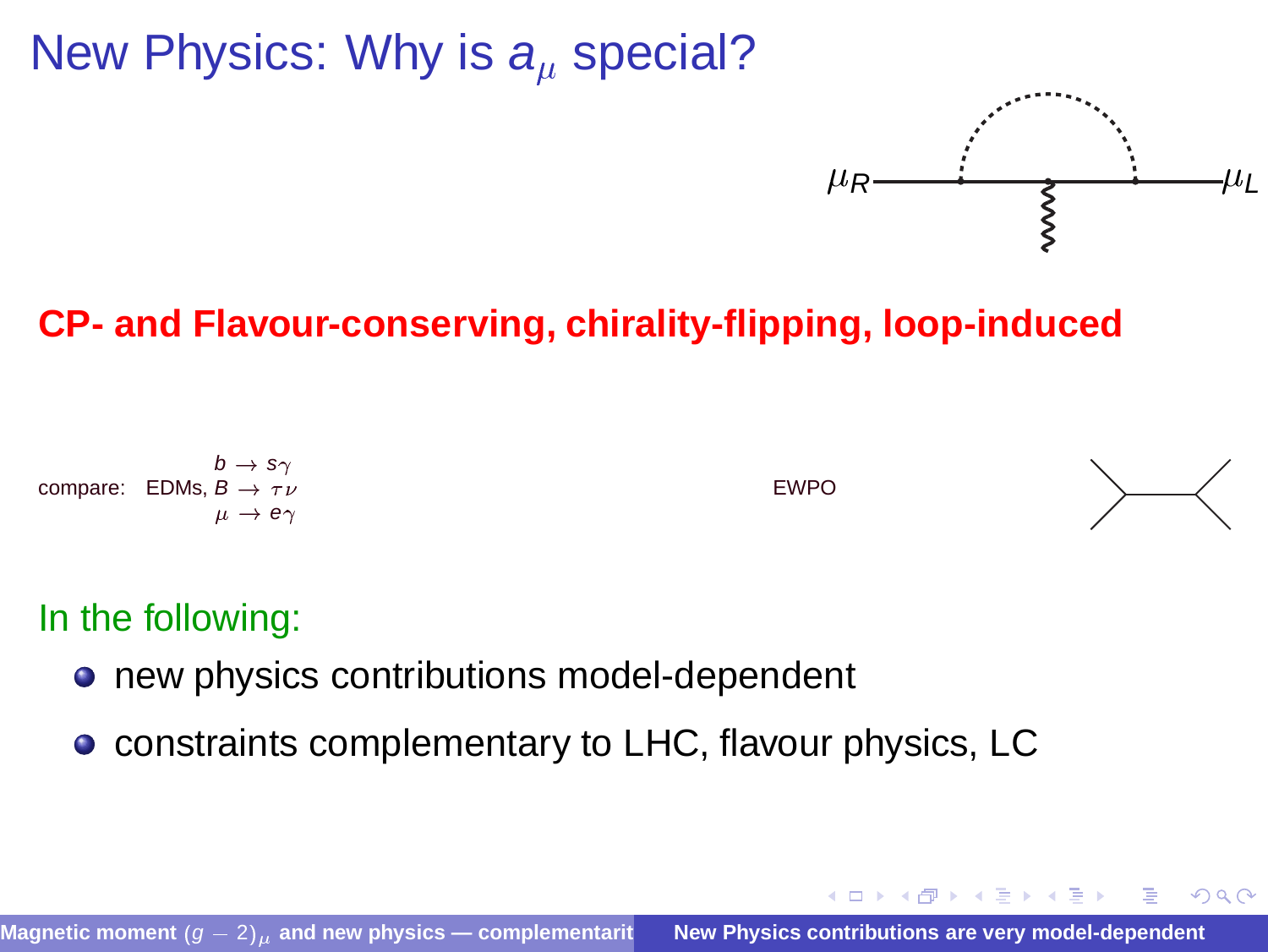# Very different contributions to  $a_\mu$

$$
m_{\mu} \leftrightarrow a_{\mu}
$$
 relation:  $\delta a_{\mu}(N.P.) = \mathcal{O}(C) \left(\frac{m_{\mu}}{M}\right)^2$ ,  $C = \frac{\delta m_{\mu}(N.P.)}{m_{\mu}}$ 





 $299$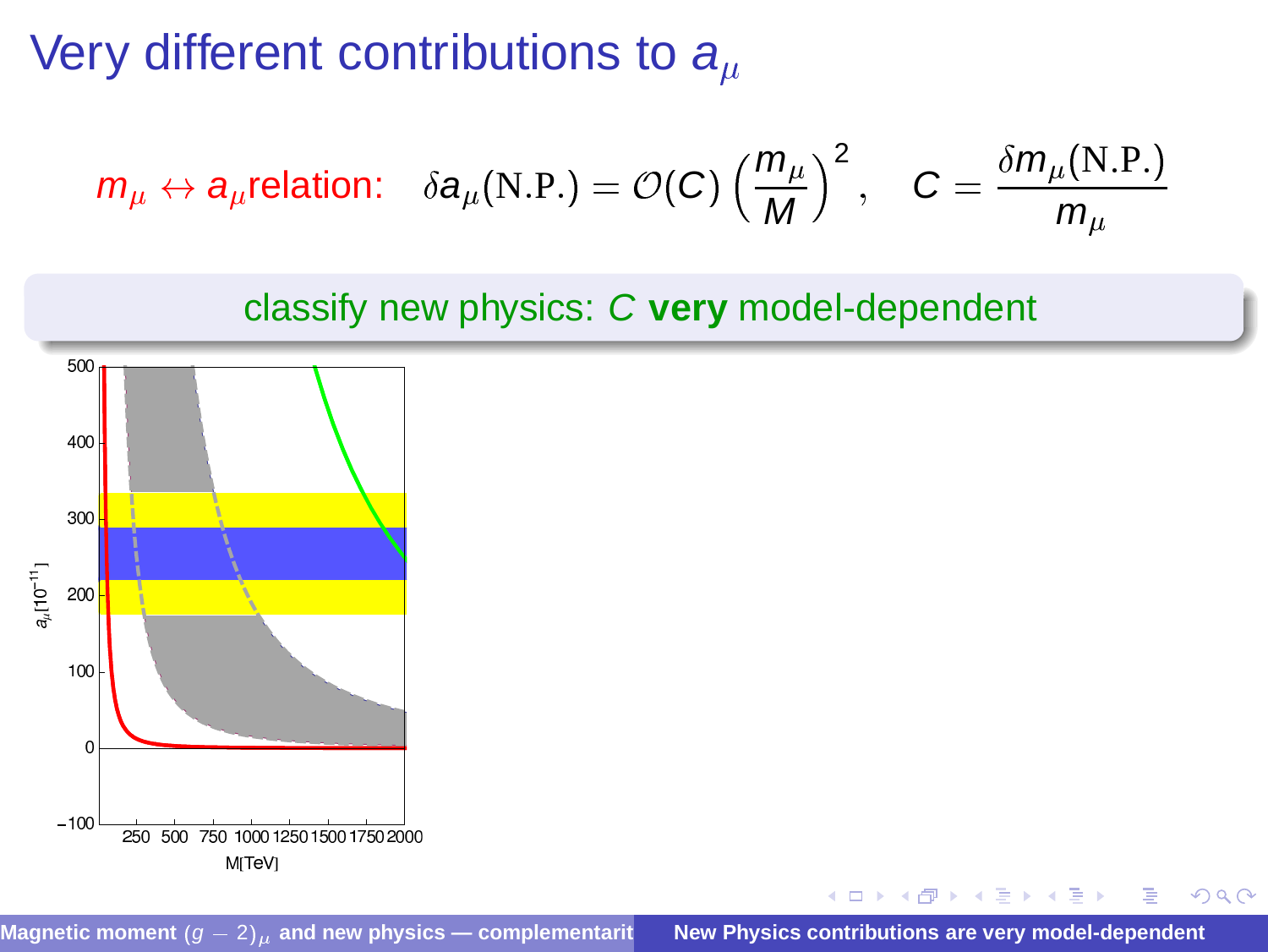# Very different contributions to  $a<sub>u</sub>$

$$
m_{\mu} \leftrightarrow a_{\mu}
$$
 relation:  $\delta a_{\mu}(N.P.) = \mathcal{O}(C) \left(\frac{m_{\mu}}{M}\right)^2$ ,  $C = \frac{\delta m_{\mu}(N.P.)}{m_{\mu}}$ 



Magnetic moment  $(g - 2)_u$  and new physics — complementarit **New Physics contributions are very model-dependent**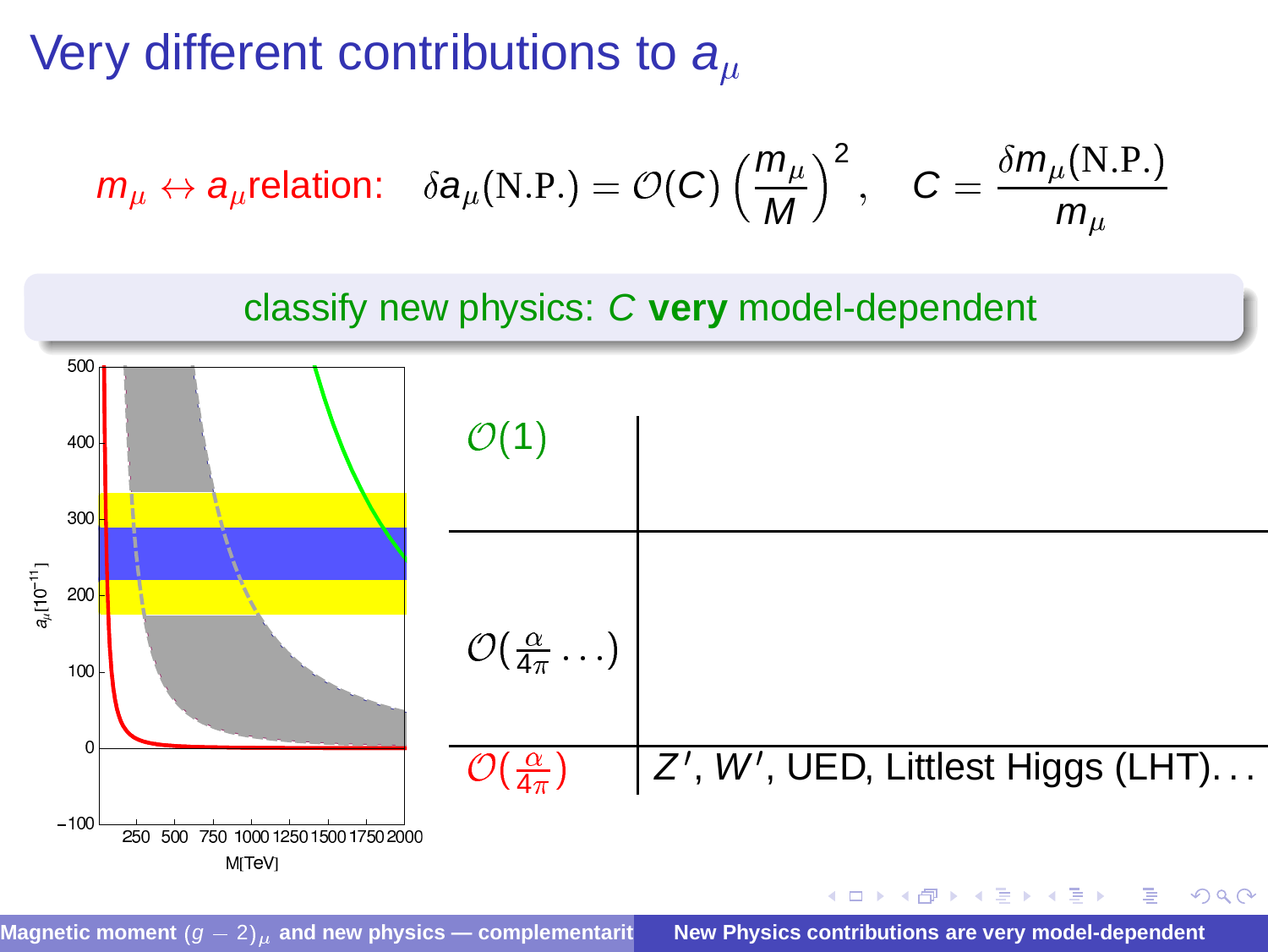# Very different contributions to  $a<sub>u</sub>$

$$
m_{\mu} \leftrightarrow a_{\mu}
$$
 relation:  $\delta a_{\mu}(N.P.) = \mathcal{O}(C) \left(\frac{m_{\mu}}{M}\right)^2$ ,  $C = \frac{\delta m_{\mu}(N.P.)}{m_{\mu}}$ 

#### classify new physics: C **very** model-dependent

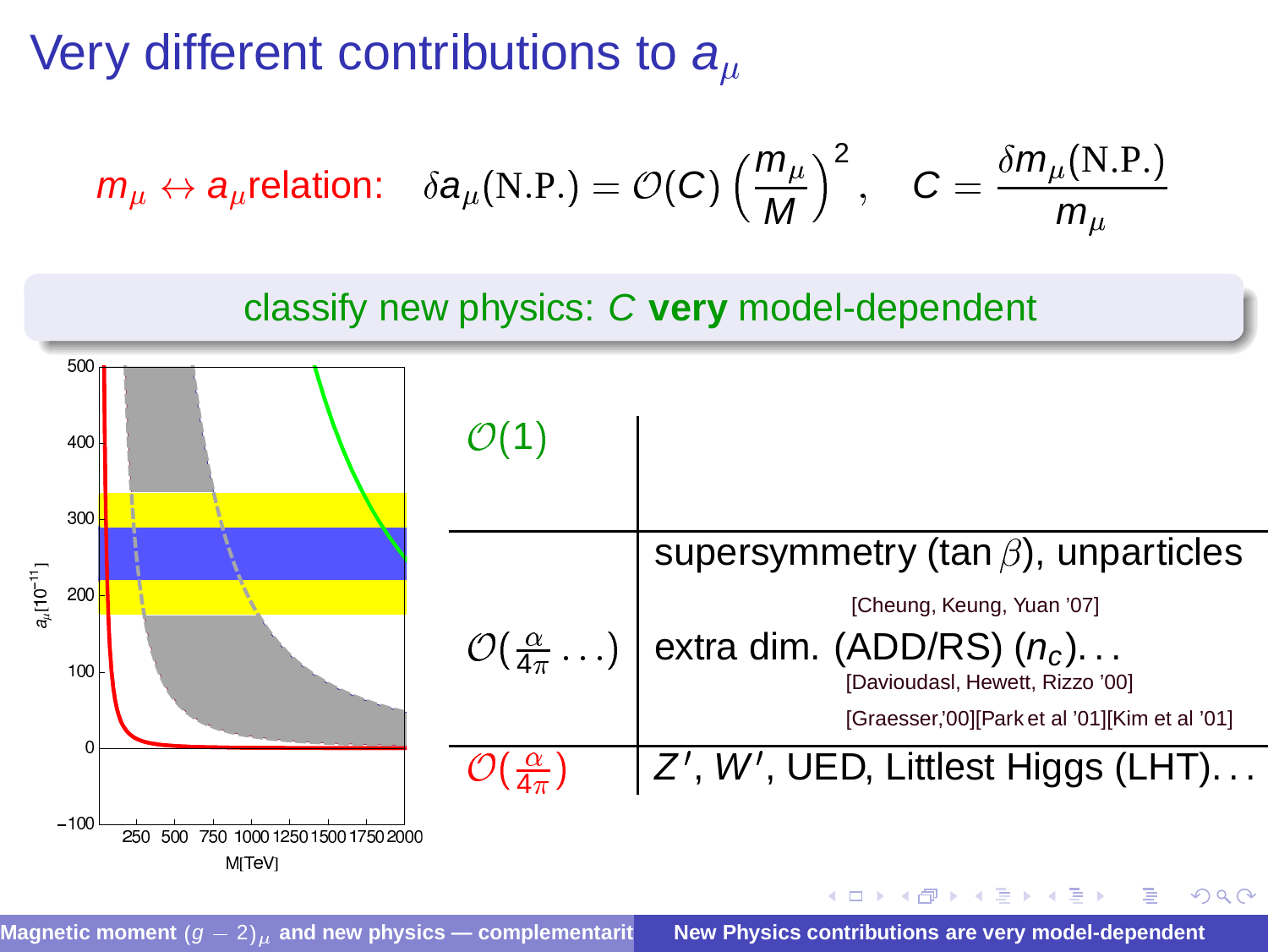# Very different contributions to  $a_{\mu}$

$$
m_{\mu} \leftrightarrow a_{\mu}
$$
 relation:  $\delta a_{\mu}(N.P.) = \mathcal{O}(C) \left(\frac{m_{\mu}}{M}\right)^2$ ,  $C = \frac{\delta m_{\mu}(N.P.)}{m_{\mu}}$ 





Magnetic moment  $(g - 2)_{\mu}$  and new physics — complementarit **New Physics contributions are very model-dependent**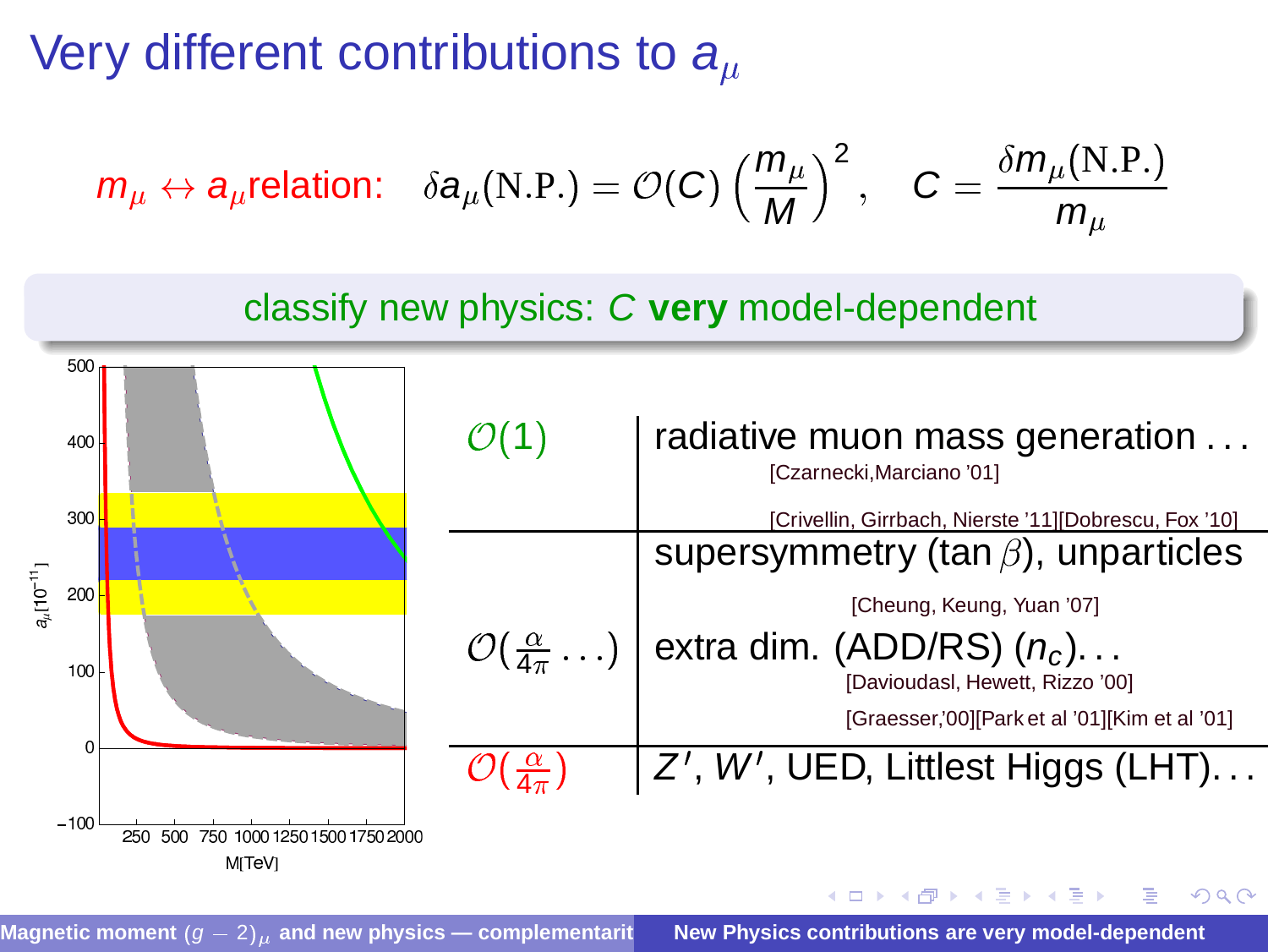## $a<sub>u</sub>$  central complement for SUSY parameter analyses



- $\bullet$   $a<sub>u</sub>$  sharply distinguishes SUSY models
- breaks LHC degeneracies (before Linear Collider!)

Magnetic moment  $(g - 2)_{\mu}$  and new physics — complementarit **Constraints on new physics and complementarity** 

<span id="page-9-0"></span>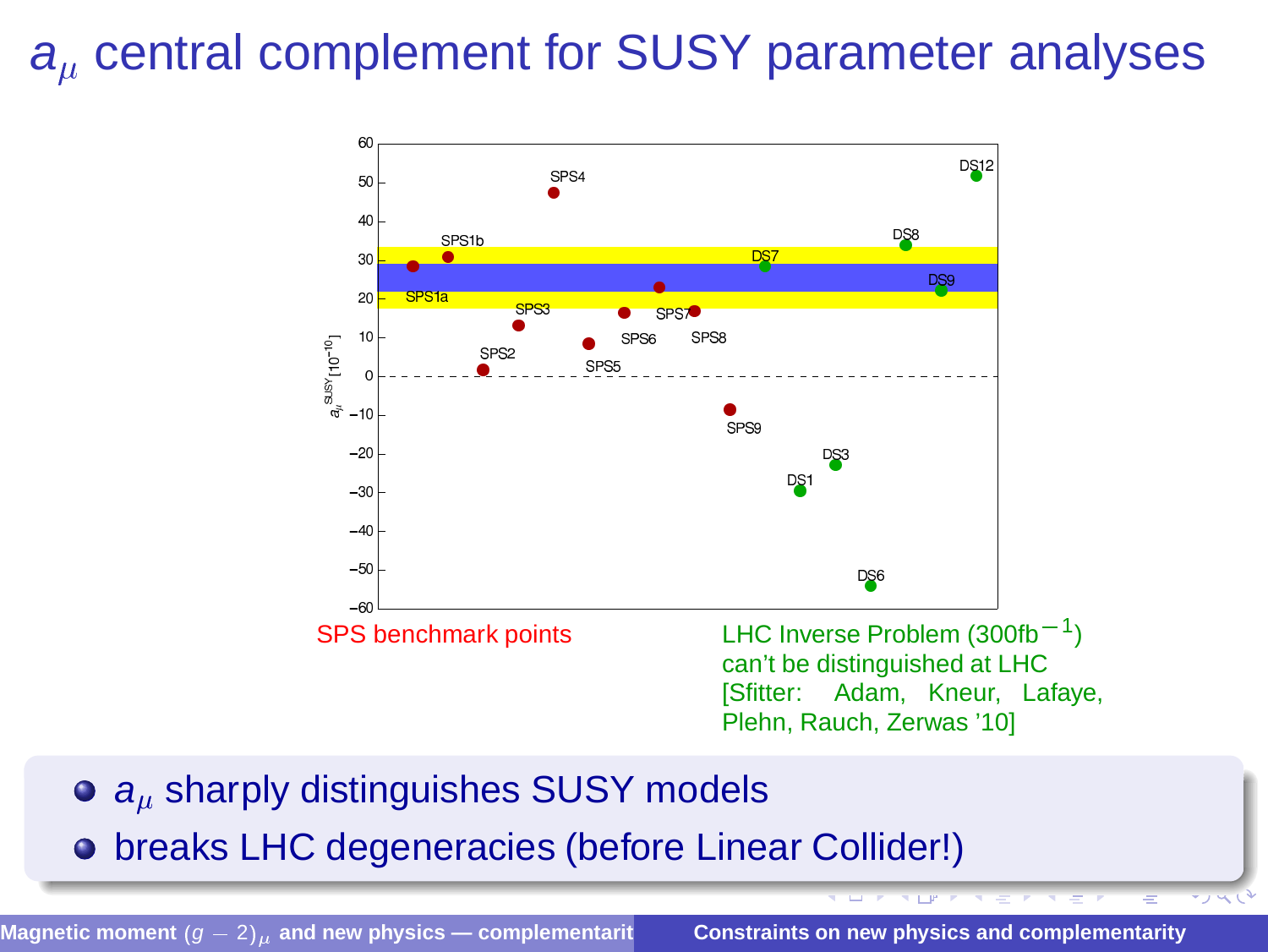### $a<sub>u</sub>$  central complement for SUSY parameter analyses



 $\tan \beta = \frac{v_2}{v_1}$ central for understanding EWSB

 ${\sf LHC}\!:\!({\sf tan}\,\beta)^{{\rm LHC},\text{masses}}=10\pm4.5$   ${\sf bad}$  [Sfitter: Lafaye, Plehn, Rauch, Zerwas '08, assume SPS1a]

 $\left\{ \bigcap \mathbb{R}^n : A \ni A \ni A \ni A \ni B \right\}$ 

 $\Omega$ 

 $a_{\mu}$  improves tan  $\beta$  considerably Also complementary to LC!

vision: test universality of tan  $\beta$ , like for  $\cos\theta_W=\frac{M_W}{M_Z}$  in the SM:  $(t_\beta)^{\mathsf{a}_\mu} = (t_\beta)^{\text{masses}} = (t_\beta)^{\mathsf{H}} = (t_\beta)^{\mathsf{b}}$ ?

Magnetic moment  $(g - 2)_{\mu}$  and new physics — complementarit **Constraints on new physics and complementarity**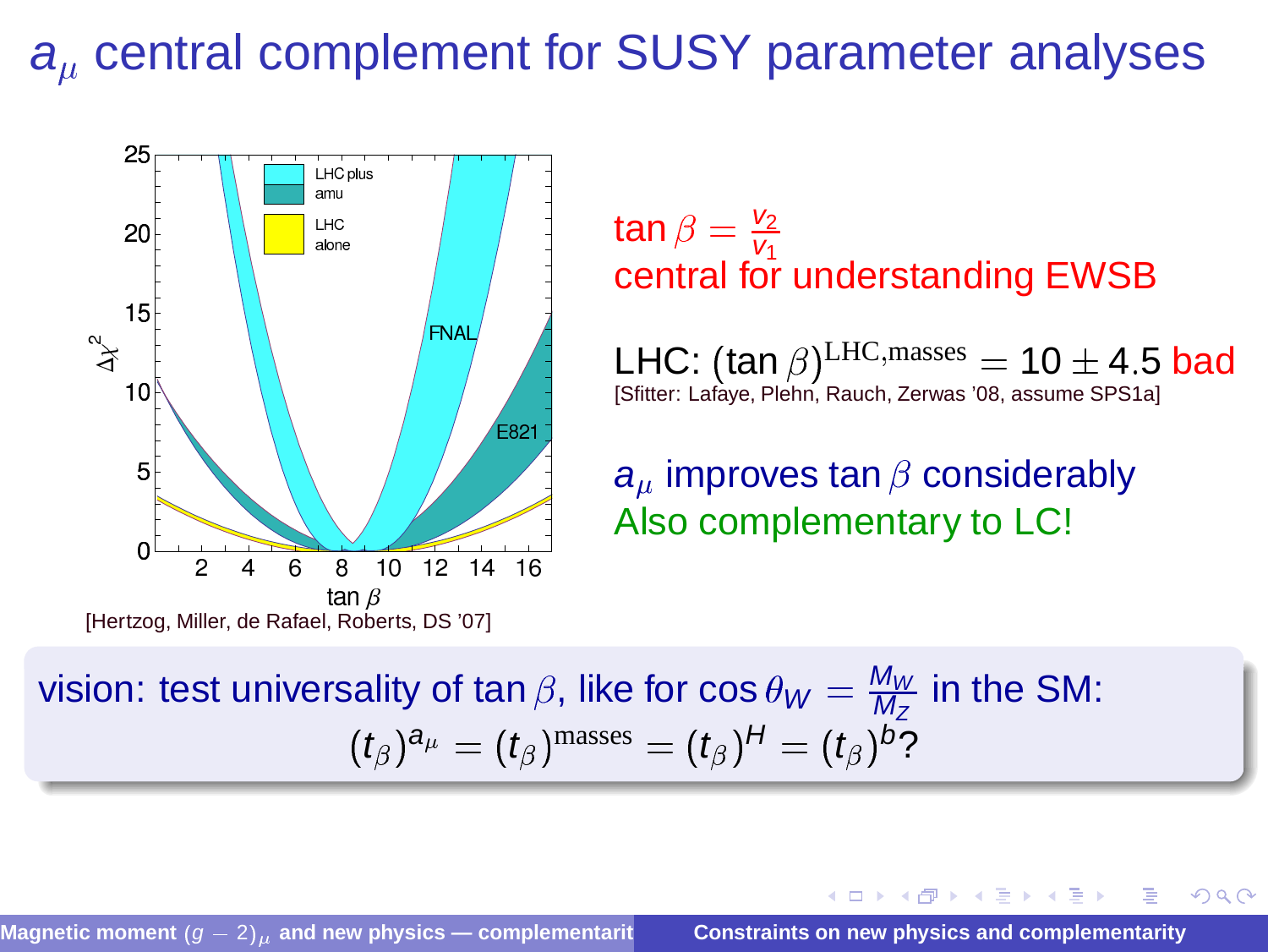Littlest Higgs (with T-parity)

### **Bosonic SUSY**

- **o** partner states, same spin
- cancel quadratic div.s
- $\bullet$  T-parity $\Rightarrow$ lightest partner stable



[Georgi; Arkani-Hamed,Cohen,Georgi] Concrete LHT model: [Cheng, Low '03] [Hubisz, Meade, Noble, Perelstein '06]



 $\bm{a}_{\mu}^{\mathrm{LHT}} <$  1.2  $\times$  10<sup>10</sup> [Blanke, Buras, et al '07] Clear-cut prediction, sharp distinction from SUSY possible

Magnetic moment  $(g - 2)_{\mu}$  and new physics — complementarit **Constraints on new physics and complementarity** 

イロト イ押 トイヨ トイヨト

<span id="page-11-0"></span>舌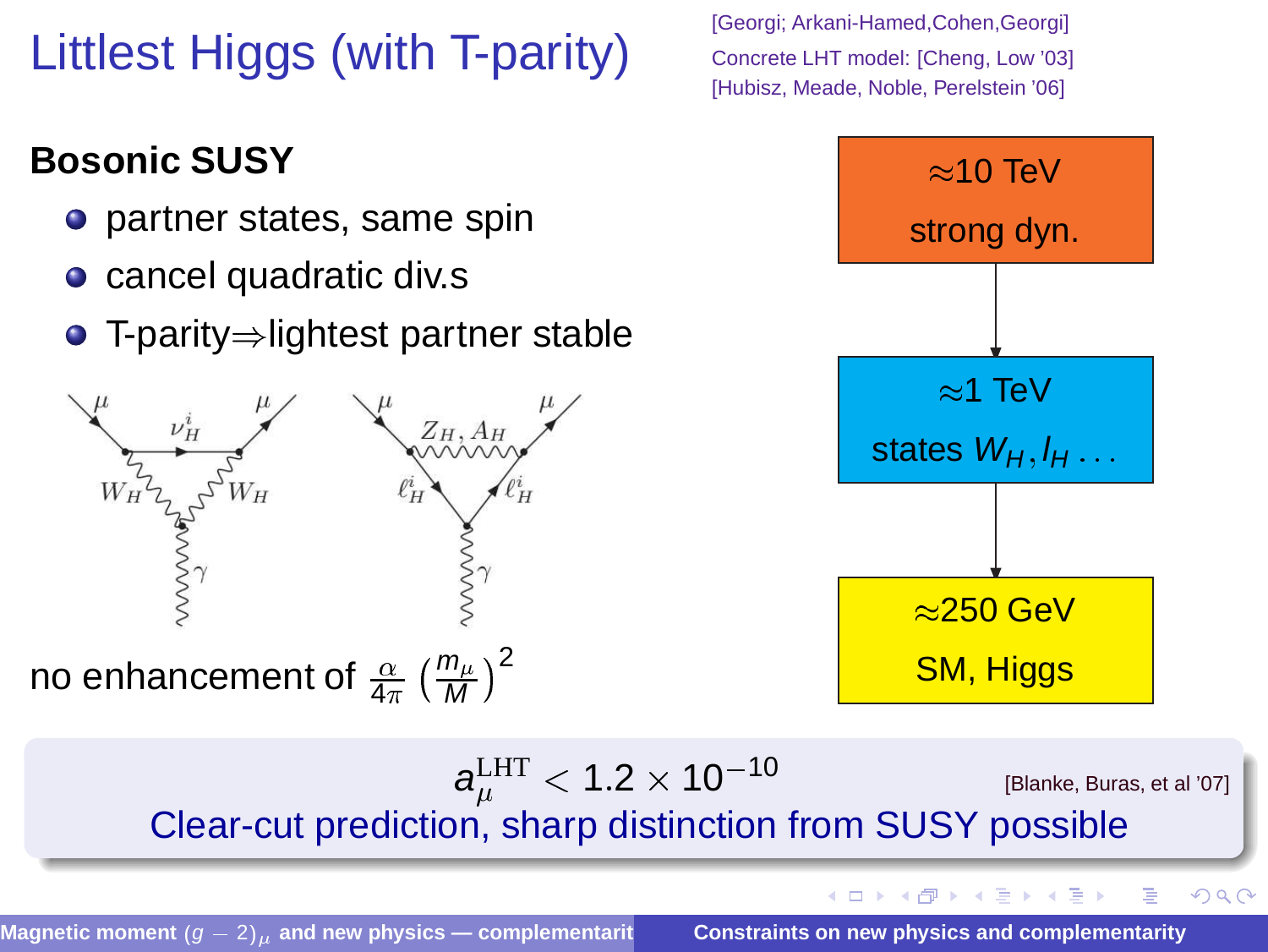# What if the LHC does not find new physics —

"Dark force"? [Pospelov, Ritz...]

- very light new vector boson
- very weak coupling
- motivated e.g. by dark matter, not by EWSB

#### $C \propto 10^{-8}$ ,  $M < 1$ GeV

- $\bullet$  a<sub>u</sub> can be large
- o could be "seen" by  $a_{\mu}$ -exp.



 $\leftarrow$   $\overline{m}$   $\rightarrow$ 

 $\rightarrow$   $\pm$   $\rightarrow$   $\rightarrow$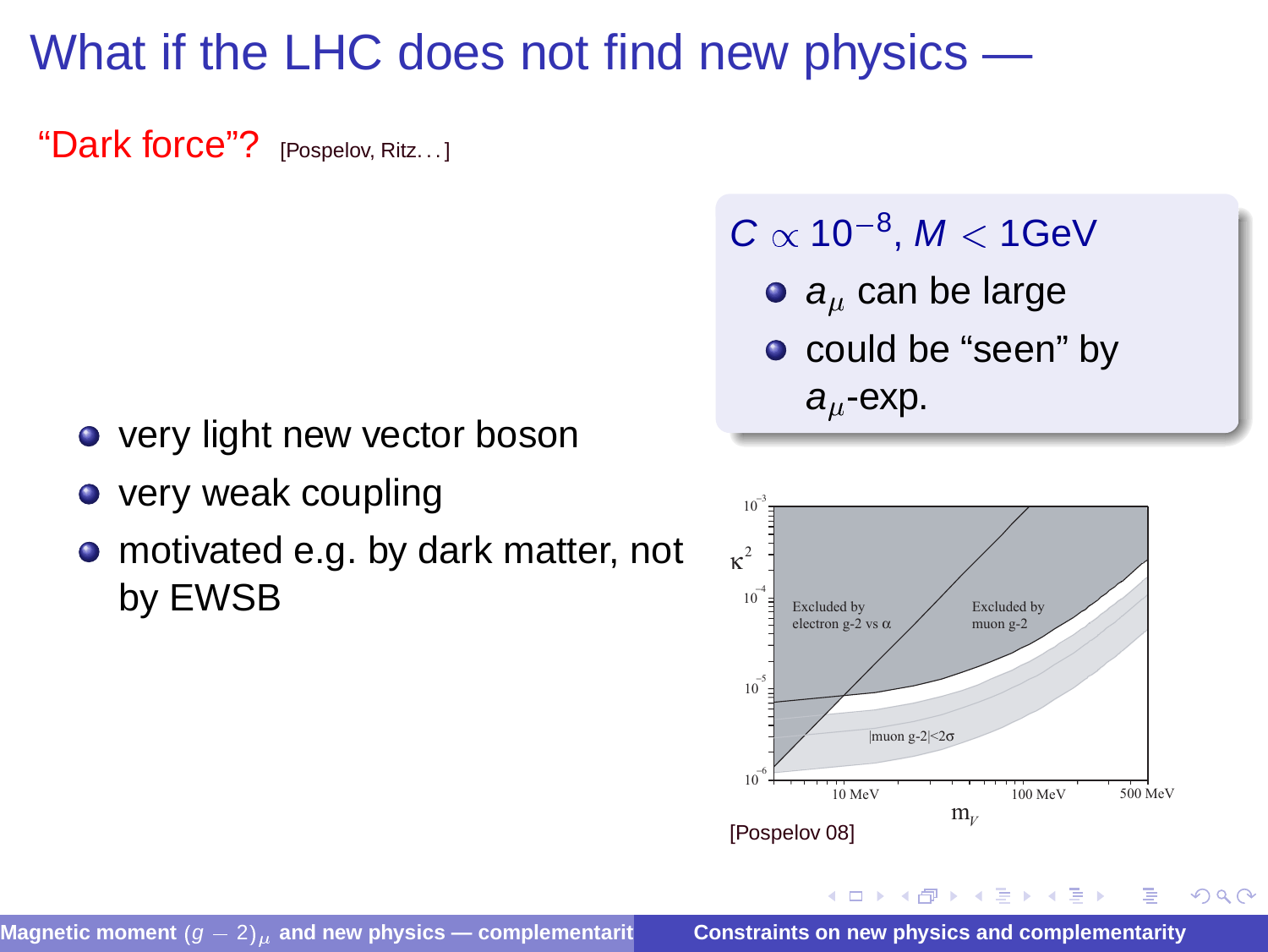# Flavour-dependent Z'?

Yet another possibility to hide new physics at colliders Gauged  $L_{\mu} - L_{\tau}$  [Ma,Roy,Roy '02][Heeck,Rodejohann '11]

- flavour-dependent  $Z^\prime$
- hidden at LEP, even for  $g^\prime=$  1,  $M_{Z'} = 200$  GeV

$$
C\sim C_{\text{SM},\text{weak}},\,M_{Z'}\sim M_Z
$$

 $\bullet$  explains  $a_{\mu}$  for  $M_{Z^{\prime}}/g^{\prime}\approx 200$  GeV

- reach for  $g' = 1$ :
	- $\blacktriangleright$  LHC (10fb $^{-1}$ ): 130GeV
	- $\blacktriangleright$  LHC (100fb $^{-1}$ ): 350GeV
		- [Heeck,Rodejohann '11]
	- $\blacktriangleright$  LC (0.5TeV): 300GeV



 $\mathcal{A} \cap \mathcal{B} \rightarrow \mathcal{A}$  . If  $\mathcal{B} \rightarrow \mathcal{A}$  ,  $\mathcal{B}$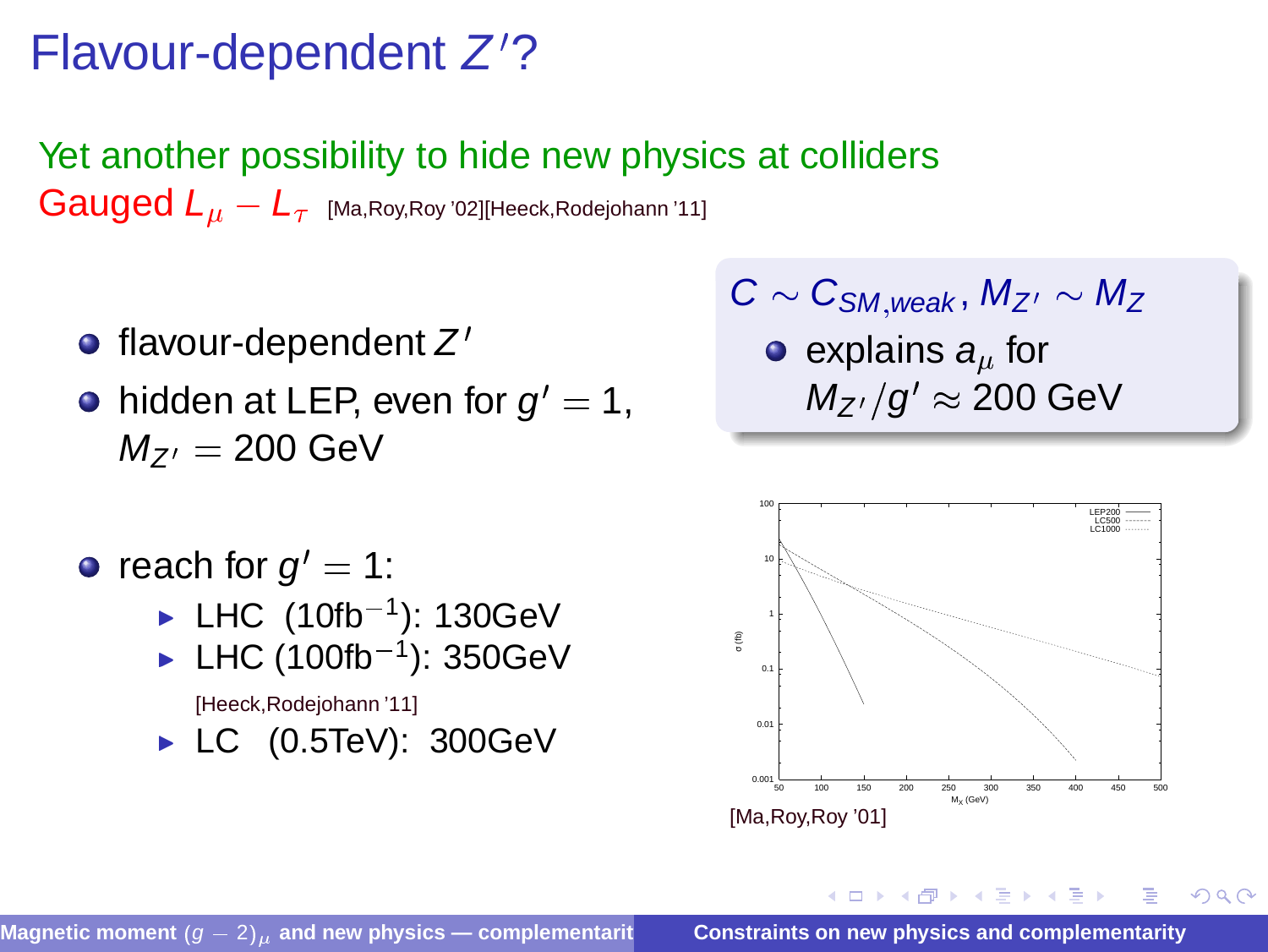### **Summary**

- $\bm{a}^{\textrm{Exp}}_{\mu}-\bm{a}^{\textrm{SM}}_{\mu}\approx (25\pm8)\times10^{-10}$  future promising!
- $\bm{a}_{\mu}^{\text{N.P.}}$  very model-dependent, typically  $\mathcal{O}(\pm 1 \ldots 50) \times 10^{-10}$ 
	- $\triangleright$  break degeneracies
	- parameter sensitivity complementary to LHC/LC
- 



sensitive to models hard to detect at colliders



| Mass reach:                                                                         | Tension:  |                                         |
|-------------------------------------------------------------------------------------|-----------|-----------------------------------------|
| $\text{SUSY}(t_\beta \leq 50) + a_\mu$ : $m_{\tilde{\mu},\chi} \leq 600 \text{GeV}$ | $a_{\mu}$ | LHC bounds                              |
| rad.mass gen.+ $a_{\mu}$ : $M_{NP} \leq 2 \text{TeV}$                               |           | finetuning $\mid m_h = 125 \text{ GeV}$ |
|                                                                                     |           |                                         |

**REPARE**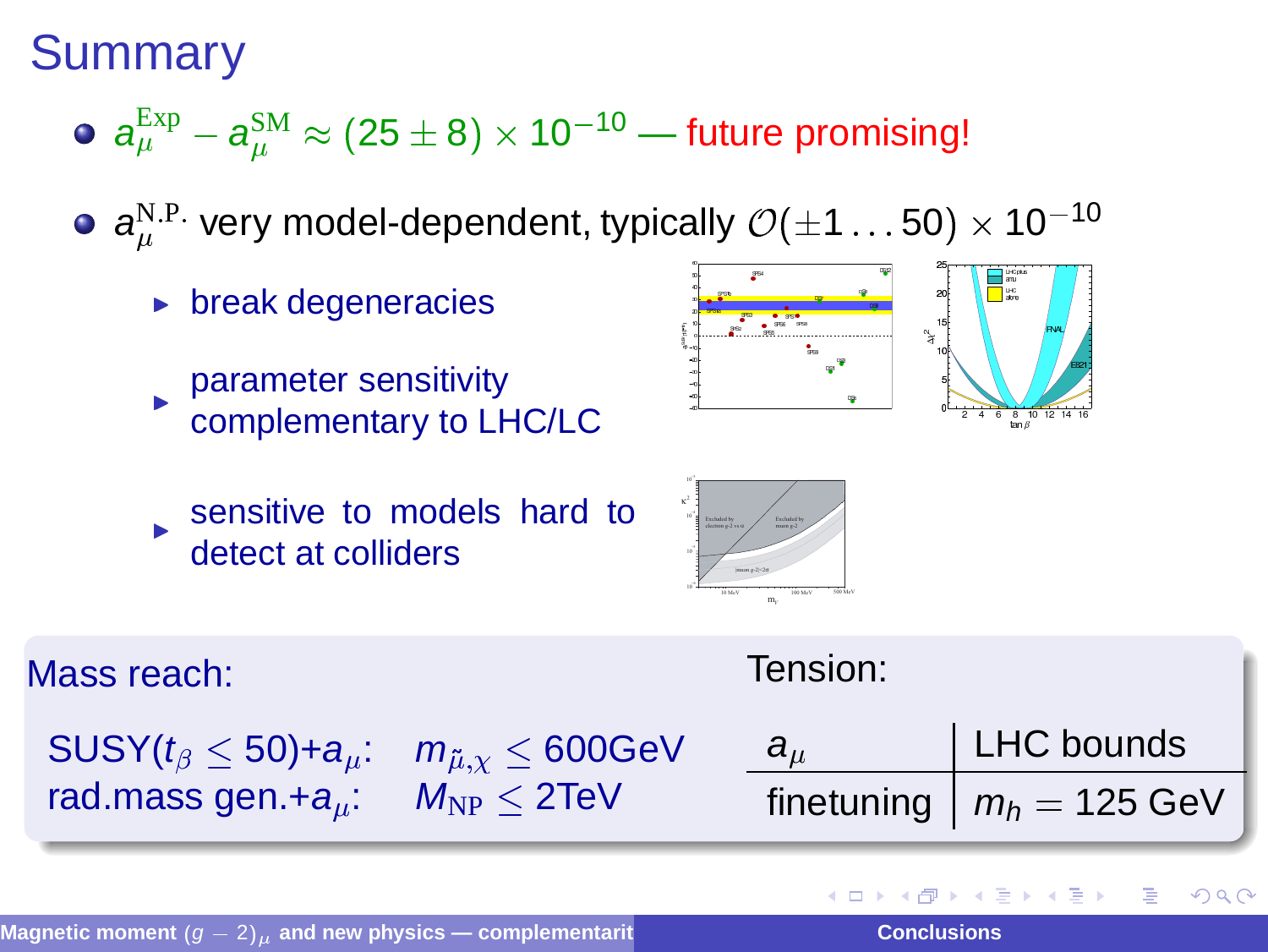Hadronic vacuum polarization contributions: (692.3(4.2)  $\times$  10<sup>-10</sup>)

$$
\begin{picture}(150,10) \put(0,0){\line(1,0){10}} \put(15,0){\line(1,0){10}} \put(15,0){\line(1,0){10}} \put(15,0){\line(1,0){10}} \put(15,0){\line(1,0){10}} \put(15,0){\line(1,0){10}} \put(15,0){\line(1,0){10}} \put(15,0){\line(1,0){10}} \put(15,0){\line(1,0){10}} \put(15,0){\line(1,0){10}} \put(15,0){\line(1,0){10}} \put(15,0){\line(1,0){10}} \put(15,0){\line(1,0){10}} \put(15,0){\line(1,0){10}} \put(15,0){\line(1,0){10}} \put(15,0){\line(1,0){10}} \put(15,0){\line(1,0){10}} \put(15,0){\line(1,0){10}} \put(15,0){\line(1,0){10}} \put(15,0){\line(1,0){10}} \put(15,0){\line(1,0){10}} \put(15,0){\line(1,0){10}} \put(15,0){\line(1,0){10}} \put(15,0){\line(1,0){10}} \put(15,0){\line(1,0){10}} \put(15,0){\line(1,0){10}} \put(15,0){\line(1,0){10}} \put(15,0){\line(1,0){10}} \put(15,0){\line(1,0){10}} \put(15,0){\line(1,0){10}} \put(15,0){\line(1,0){10}} \put(15,0){\line(1,0){10}} \put(15,0){\line(1,0){10}} \put(15,0){\line(1,0){10}} \put(15,0){\line(1,0){10}} \put(15,0){\line(1,0){10}} \put(15,0){\line(1,0){10}} \put(15,0){\line(1,0){10}} \put(15,0){\line(1,0){10}} \put(15,0){\line(1,0){10}} \put(15,0){\line(1,0){10}} \put(15,0){\line(
$$

● consensus on methods — final result/error depends on exp data

- alternative:  $\tau$ -data ( $\tau \rightarrow \nu + W^* \rightarrow \nu +$ hadrons)
- **•** recent years: convergence of theoretical determinations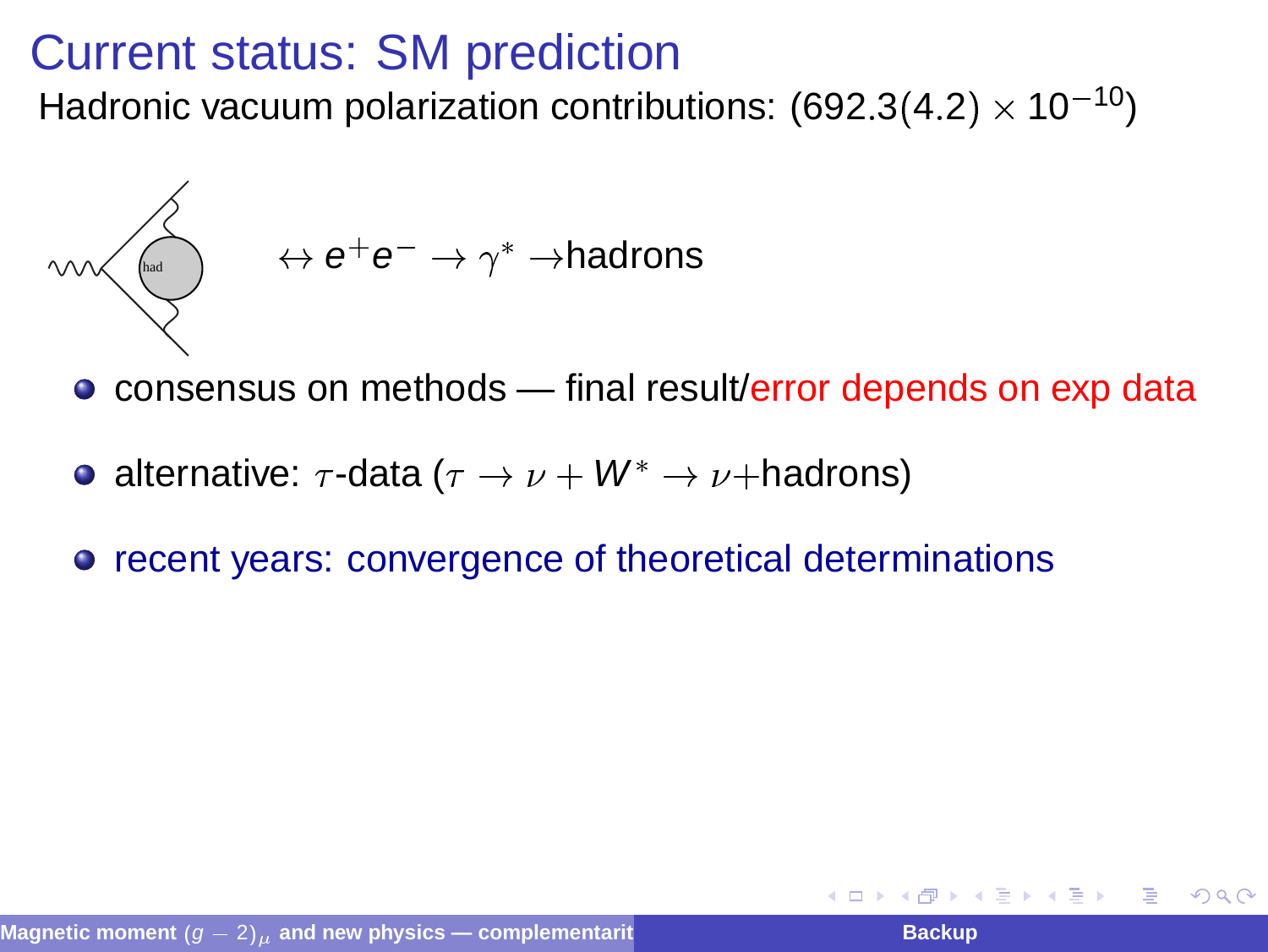Hadronic vacuum polarization contributions: (692.3(4.2)  $\times$  10<sup>-10</sup>)

$$
\begin{picture}(150,10) \put(0,0){\vector(1,0){180}} \put(15,0){\vector(1,0){180}} \put(15,0){\vector(1,0){180}} \put(15,0){\vector(1,0){180}} \put(15,0){\vector(1,0){180}} \put(15,0){\vector(1,0){180}} \put(15,0){\vector(1,0){180}} \put(15,0){\vector(1,0){180}} \put(15,0){\vector(1,0){180}} \put(15,0){\vector(1,0){180}} \put(15,0){\vector(1,0){180}} \put(15,0){\vector(1,0){180}} \put(15,0){\vector(1,0){180}} \put(15,0){\vector(1,0){180}} \put(15,0){\vector(1,0){180}} \put(15,0){\vector(1,0){180}} \put(15,0){\vector(1,0){180}} \put(15,0){\vector(1,0){180}} \put(15,0){\vector(1,0){180}} \put(15,0){\vector(1,0){180}} \put(15,0){\vector(1,0){180}} \put(15,0){\vector(1,0){180}} \put(15,0){\vector(1,0){180}} \put(15,0){\vector(1,0){180}} \put(15,0){\vector(1,0){180}} \put(15,0){\vector(1,0){180}} \put(15,0){\vector(1,0){180}} \put(15,0){\vector(1,0){180}} \put(15,0){\vector(1,0){180}} \put(15,0){\vector(1,0){180}} \put(15,0){\vector(1,0){180}} \put(15,0){\vector(1,0){180}} \put(15,0){\vector(1,0){180}} \put(15,0){\vector(1,0){180}} \put(15,0){\vector(1,0){180}} \put(15,0){\vector(1,0){180}} \put(15,0){\vector(1,0){180}} \put(15,0){\vector(1,0){180}} \put(15,0){\vector(1,0){180}} \put(15,0){
$$

Recent progress:

● new exp data (CMD2, SND, KLOE, B-factories)

 $\Rightarrow$  significantly more precise and reliable!

 $\bullet$  reconciled with  $\tau$ -based results

 $\rightarrow$  confirmation of  $e^+e^-$ -based evaluations

[Davier et al '10][Jegerlehner, Szafron '11][Benayoun + Jegerlehner '11]

( 何 ) ( ヨ ) ( ヨ )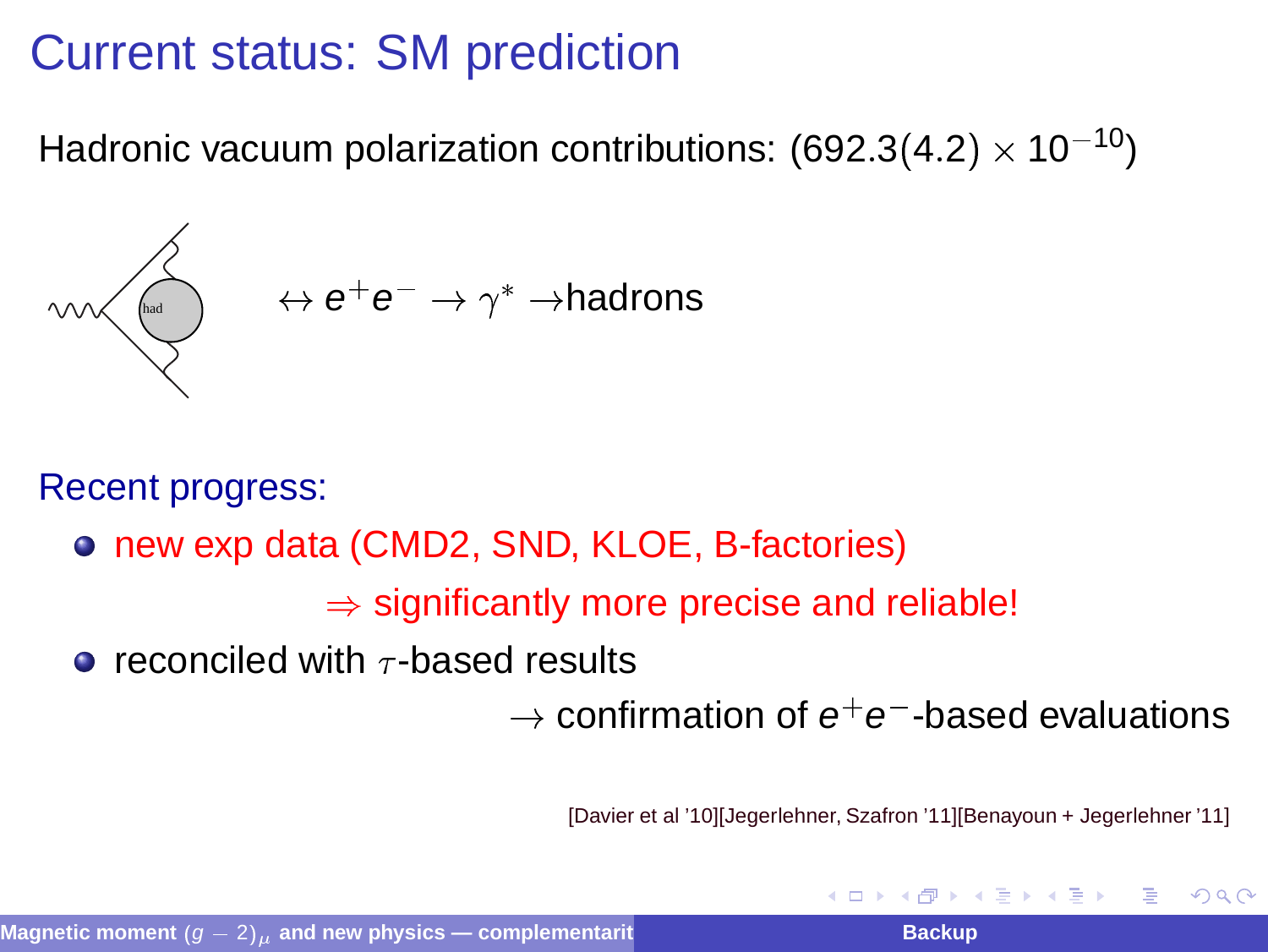#### Hadronic light-by-light contributions Cannot be computed from first principles — Error difficult to assess!



| [Bijnens, Prades '07]               | $10.0 + 4.0$   |
|-------------------------------------|----------------|
| [Melnikov, Vainshtein '03]          | $13.6 \pm 2.5$ |
| [Jegerlehner '08]                   | $11.4 + 3.8$   |
| [Jegerlehner, Nyffeler '09]         | 11.6 $\pm$ 4.0 |
| [Prades, Vainshtein, de Rafael '08] | $10.5 \pm 2.6$ |

- "Glasgow" consensus: combine methods, inflate errors
- Promising new approaches: **lattice**, Dyson-Schwinger

| $a_\mu(\pi, \eta, \ldots)$      | 114   | (13) |
|---------------------------------|-------|------|
| $a_{\mu}$ (pseudovectors)       | 15    | (10) |
| $a_{\mu}$ (scalars)             | $-7$  | (7)  |
| $a_{\mu}$ (dressed $\pi$ -loop) | $-19$ | (19) |

 $1/N_C$ -expansion: all terms LO, except last term NLO

error estimates: based on comparing different evaluations and enlarging error (reason for adding errors in quadrature, although in original calculations error were added linearly), e.g.  $a_{\mu}(\pi, \eta, \ldots) = 85(13)_{BPP}$ , 114(10)<sub>MV</sub>  $\rightarrow$  114(13)<sub>PdRV</sub> (splitting of contributions is model-dependent)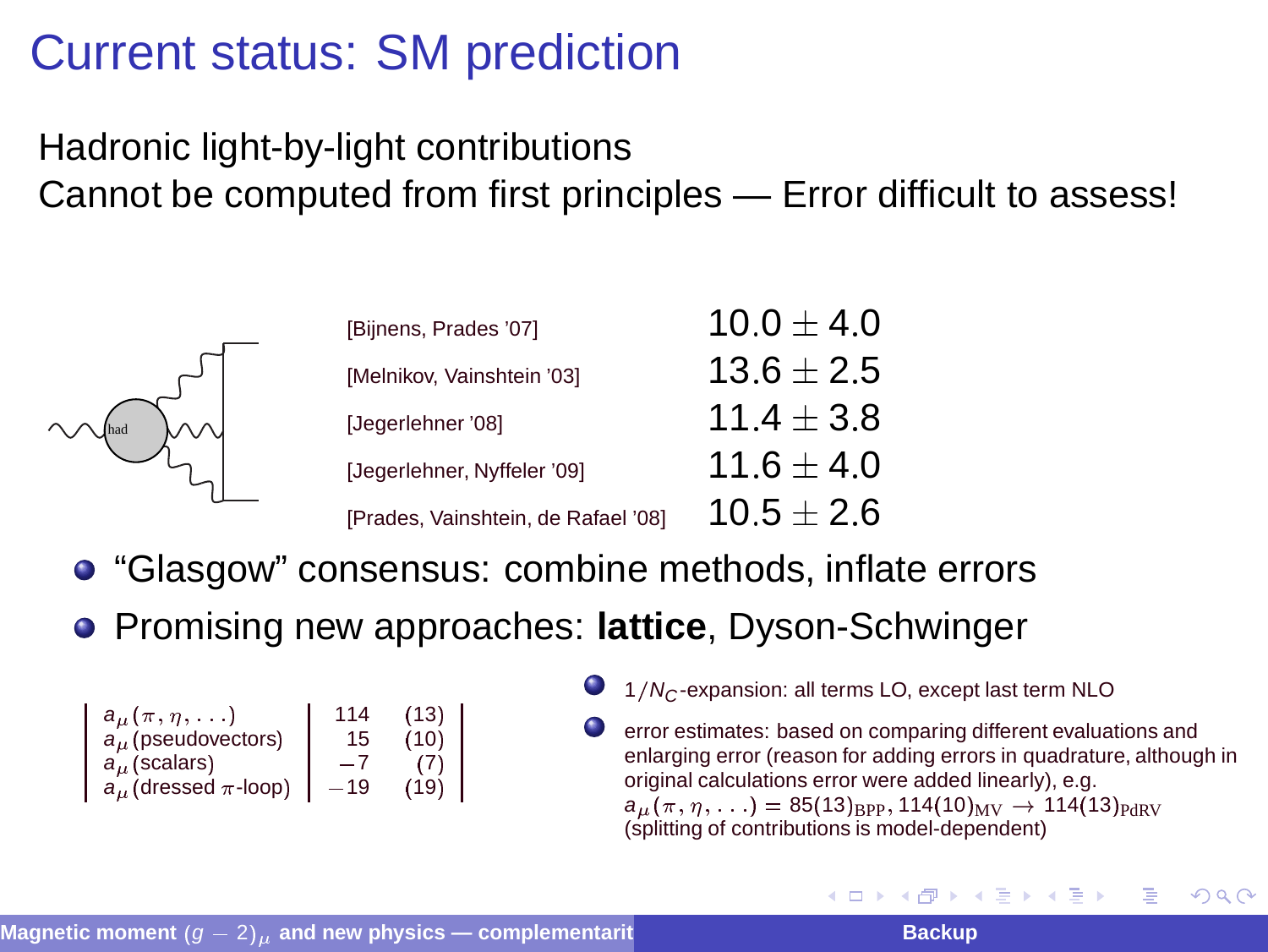### Discussion: reconcile LHC bounds with  $a<sub>u</sub>$

- $a<sub>u</sub>$  vs LHC-bounds on squarks/gluinos
	- $\bullet$  Even within the CMSSM: heavy masses + large tan  $\beta$
	- Beyond the CMSSM:
		- $\blacktriangleright$  sleptons lighter than squarks
		- $\triangleright$  compressed SUSY,  $a_{\mu}$  from subleading contributions, ...
- $a_{\mu}$  vs  $m_h = 125$  GeV
	- still possible in CMSSM, e.g.  $m_{1/2} = 1800, m_0 = 1080, A_0 = 860, t_\beta = 48$  [Buchmüller et al]
	- beyond CMSSM, see above

化三氯化物